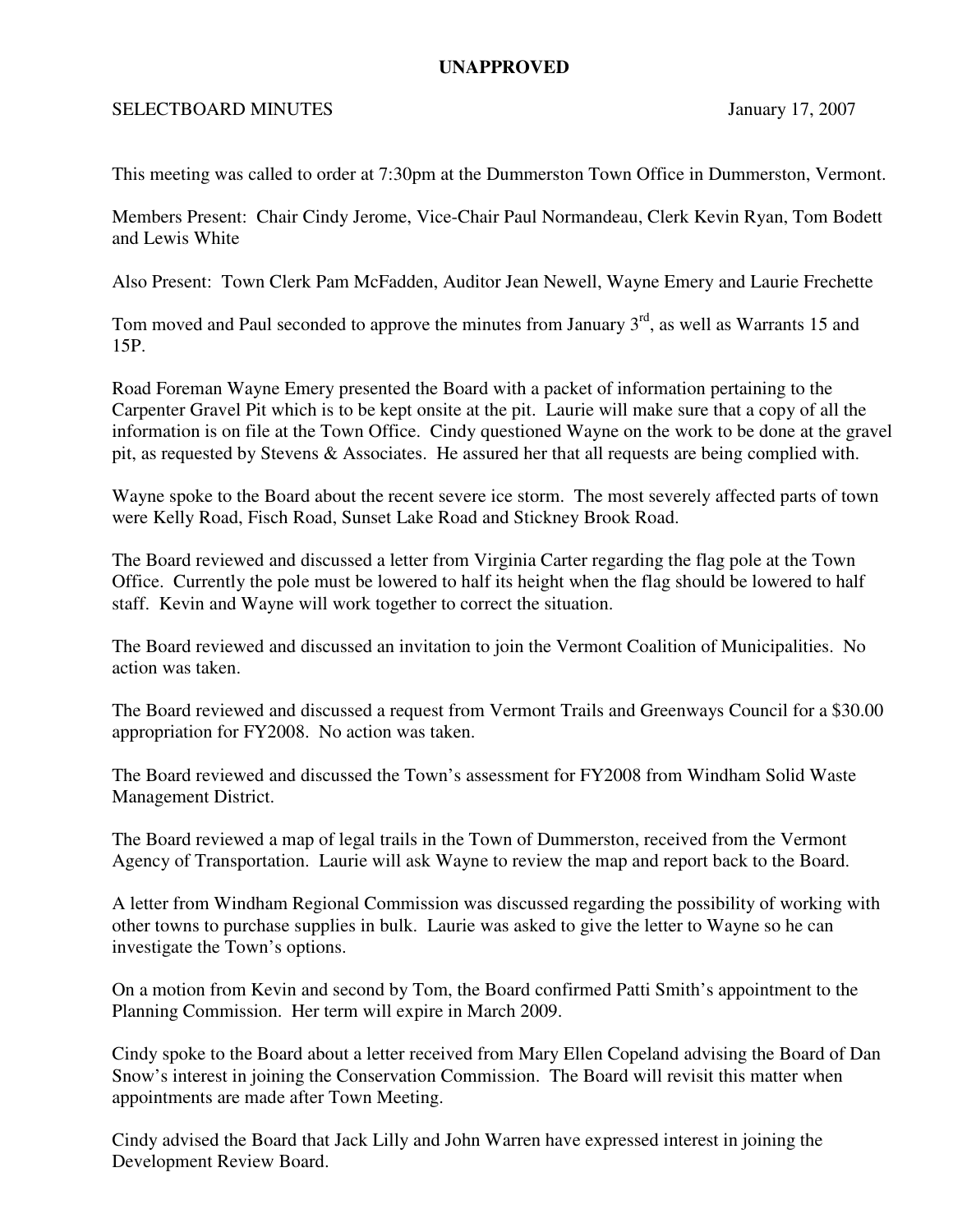Tom spoke to the Board regarding Post Office Loop (TH-65). The Board understands that it should not appear on the state highway map. Action will be taken on next year's Certificate of Highway Mileage.

No action was taken on the topic of Town Treasurer.

A decision on signing the 2005 Listers' Certificate was tabled until the next meeting.

A decision on signing Amendment #1 to the Park & Ride Grant #MPR013 was tabled until the next meeting. More information is needed on whether or not the grant has been completed.

The Board declined to sign a Petition & Order for Pole & Wire Locations on Hague Road from Verizon. The attached map showed the poles to be located along Camp Arden Road.

Cindy reported to the Board on her recent meeting with John Angil and his co-workers regarding the revised RERP. She expressed the Board's complete dissatisfaction with the revised plan. She received an updated copy today and will report back to the Board at the next meeting after reviewing the changes.

Tax Collector Pam McFadden presented the Board with two options for applying tax prebates and/or rebates for 2007. The State Legislature passed a bill requiring all tax prebates/rebates to be sent directly to the Towns on July 1, 2007. These prebates/rebates will be applied to property owners' taxes and the adjusted bills will be sent out by the town. One option is to apply the entire amount to the first payment; the second is to pro-rate the payments, applying one-half to each tax payment. The Board prefers the second option and will present this to the Town in an article at Town Meeting.

A joint meeting with the various other town Boards and Commissions to discuss the Conservation Commission's concerns is scheduled for Thursday, March 15, 2007.

Cindy reminded the Board of a request from our State Legislators for the Board's top three transportation issues. Several ideas were discussed. The main concerns were the green iron bridge, the decking on the covered bridge, Beaver Pond Road, gravel and bridges.

The Board discussed Wayne's upcoming retirement and agreed that the Road Foreman's position needs to be advertised soon.

The Board discussed a VLCT Personnel Workshop to be held in Wilmington on February  $15<sup>th</sup>$ .

Paul spoke to the Board about the published listing of delinquent taxpayers in the Town Report. The Board agreed that this list should continue to include the taxpayers' names.

The Board will invite the trustees of the Lydia Taft Pratt Library to a meeting in the near future .

The Board discussed a potential discrepancy between the Town's telecommunications ordinance and the Town's zoning regulations. Paul recommended that Town Attorney Bob Fisher look at both documents before any changes are approved.

The Board will hold a Goals Work Session on Wednesday, February  $7<sup>th</sup>$  at 7:00PM.

There being no further business to come before the Board, the meeting adjourned at 9:40 PM.